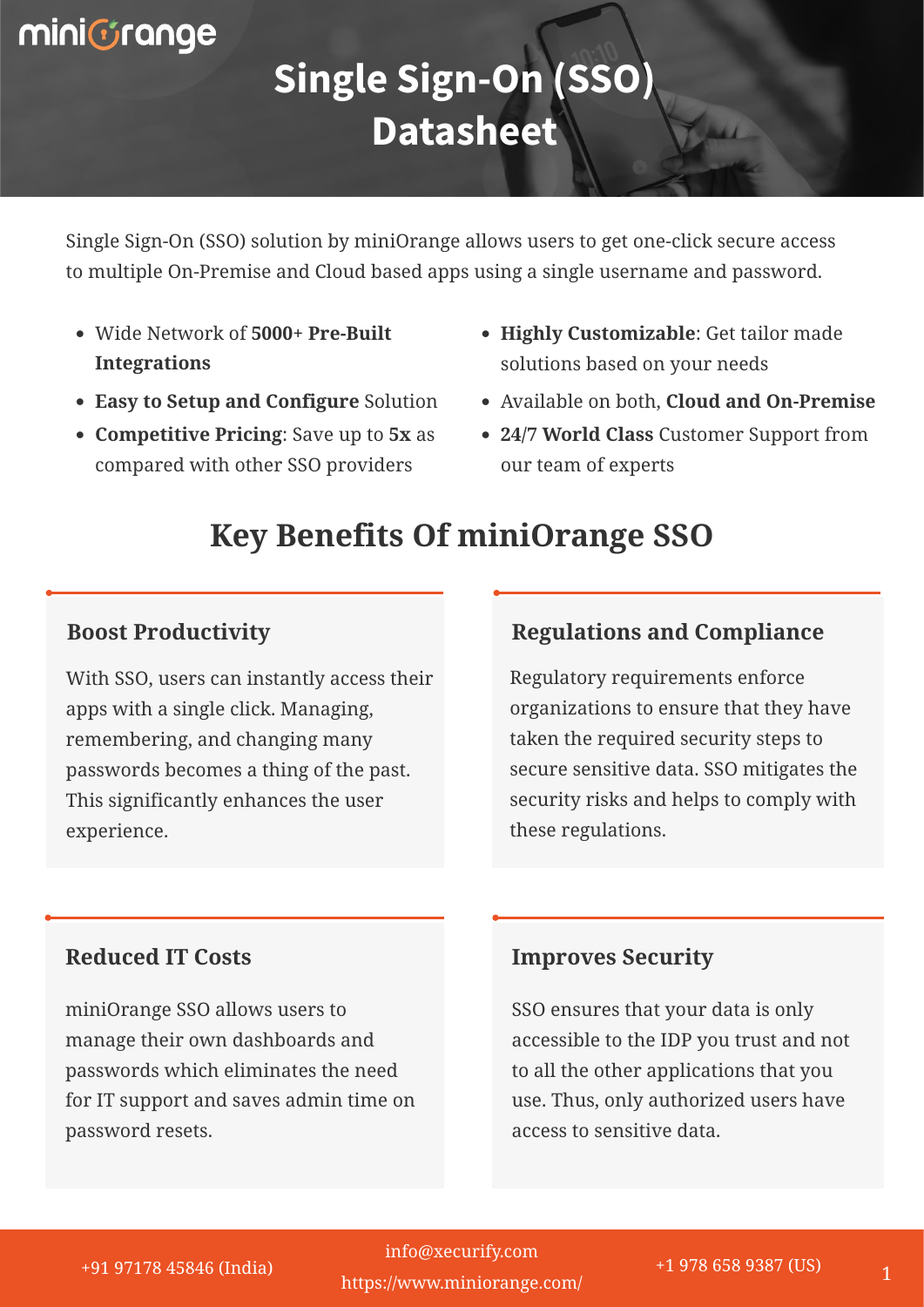minicrange

### **Popular App Integrations**

ORACLE **DOX** aws Google Workspace **Q** Office 365

[All App Integrations](https://idp.miniorange.com/apps-integration/)

### **Product Features**

| minicrange                                    |                                       |                                           |                                                                                                  |
|-----------------------------------------------|---------------------------------------|-------------------------------------------|--------------------------------------------------------------------------------------------------|
| $^{+}$<br>$\bigcap$<br><b>Add Application</b> | <b>Add External IdP</b>               | Try On-Premise<br><b>IdP Server</b>       | $\bullet$<br>$\bullet$<br>$\bullet$<br>$\bullet$<br><b>Add External</b><br><b>User Directory</b> |
| <b>Enable MFA</b><br>to your Account          | <b>User and Group</b><br>Provisioning | $\circ$<br><b>Mobile App</b><br>Solutions | <b>API</b> Documentation                                                                         |

**Seamless & Unified Access to your Apps**

**1**

#### **- One Dashboard for All Apps:**

Once you enter your login credentials, you'll land on a single dashboard where you can access all apps.

#### **- Customized Registration and Login Page:**

Users can quickly register, login and modify their selfservice portal according to their requirement.

#### **- Admin Control Point:**

Special privileges for IT administrators that allows them to manage, monitor, and secure user identity and access from a single location.

+91 97178 45846 (India) +1 978 658 9387 (US) <sup>2</sup> +91 97178 45846 (India) +1 978 658 9387 (US)info@xecurify.com <https://www.miniorange.com/>